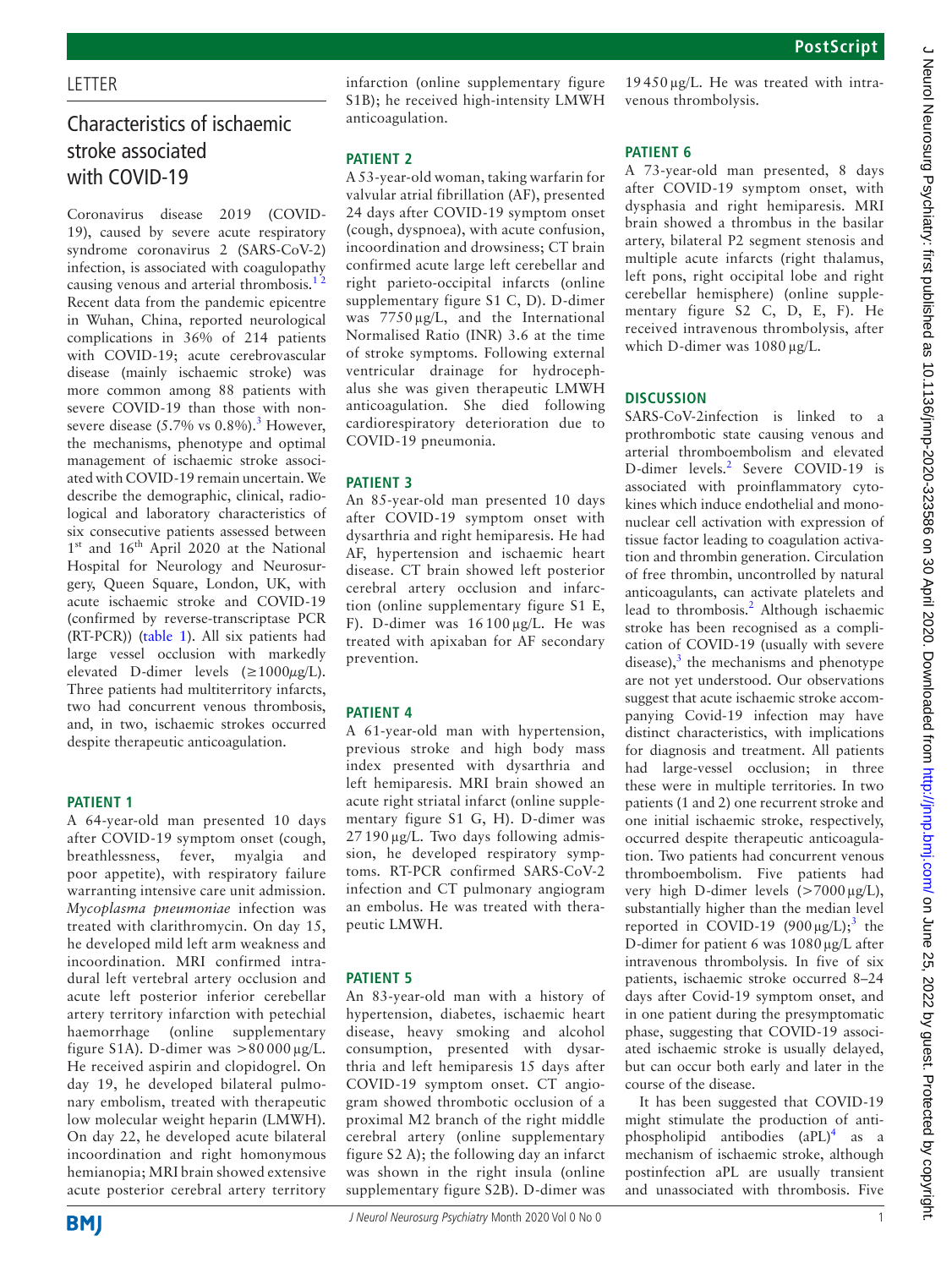## <span id="page-1-0"></span>**Table 1** Demographic, clinical, radiological and laboratory findings

|                                                                        | Patient 1                                                                                                                                                                                                                                                                                                                                                                                                                   | <b>Patient 2</b>                                                                                                                                                        | Patient 3                                                                                                                                                                              | Patient 4                                                                                                                                                                                                                                                                                                                                       | Patient 5                                                                                                                                                                                                                                                                                                               | Patient 6                                                                                                                                                                                                                                                                                   |
|------------------------------------------------------------------------|-----------------------------------------------------------------------------------------------------------------------------------------------------------------------------------------------------------------------------------------------------------------------------------------------------------------------------------------------------------------------------------------------------------------------------|-------------------------------------------------------------------------------------------------------------------------------------------------------------------------|----------------------------------------------------------------------------------------------------------------------------------------------------------------------------------------|-------------------------------------------------------------------------------------------------------------------------------------------------------------------------------------------------------------------------------------------------------------------------------------------------------------------------------------------------|-------------------------------------------------------------------------------------------------------------------------------------------------------------------------------------------------------------------------------------------------------------------------------------------------------------------------|---------------------------------------------------------------------------------------------------------------------------------------------------------------------------------------------------------------------------------------------------------------------------------------------|
| <b>Demographic characteristics</b>                                     |                                                                                                                                                                                                                                                                                                                                                                                                                             |                                                                                                                                                                         |                                                                                                                                                                                        |                                                                                                                                                                                                                                                                                                                                                 |                                                                                                                                                                                                                                                                                                                         |                                                                                                                                                                                                                                                                                             |
| Age, years                                                             | 64                                                                                                                                                                                                                                                                                                                                                                                                                          | 53                                                                                                                                                                      | 85                                                                                                                                                                                     | 61                                                                                                                                                                                                                                                                                                                                              | 83                                                                                                                                                                                                                                                                                                                      | 73                                                                                                                                                                                                                                                                                          |
| Sex                                                                    | Male                                                                                                                                                                                                                                                                                                                                                                                                                        | Female                                                                                                                                                                  | Male                                                                                                                                                                                   | Male                                                                                                                                                                                                                                                                                                                                            | Male                                                                                                                                                                                                                                                                                                                    | Male                                                                                                                                                                                                                                                                                        |
| <b>Medical history</b>                                                 | Nil                                                                                                                                                                                                                                                                                                                                                                                                                         | Hypertension, diabetes, mitral<br>valve replacement, atrial<br>fibrillation, heart failure with a<br>permanent pacemaker                                                | Hypertension,<br>hypercholesterolaemia, atrial<br>fibrillation, ischaemic heart<br>disease, prostate cancer<br>(Gleason Score 4+5)                                                     | Hypertension, stroke, chronic<br>leg ulcers                                                                                                                                                                                                                                                                                                     | Hypertension, diabetes,<br>ischaemic heart disease,<br>smoking and alcohol<br>consumption                                                                                                                                                                                                                               | Gastric carcinoma (resected),<br>benign essential tremor                                                                                                                                                                                                                                    |
| Symptoms at COVID-19 disease onset                                     | Cough, shortness of breath,<br>fever, myalgia, loss of appetite                                                                                                                                                                                                                                                                                                                                                             | Malaise, dry cough, shortness<br>of breath, fever                                                                                                                       | Cough                                                                                                                                                                                  | Fever, cough, shortness of<br>breath, tachypnoea                                                                                                                                                                                                                                                                                                | Fever, cough, shortness of<br>breath, fatigue                                                                                                                                                                                                                                                                           | Shortness of breath,<br>tachypnoea                                                                                                                                                                                                                                                          |
| Initial treatment                                                      | Antibiotics, oxygen therapy                                                                                                                                                                                                                                                                                                                                                                                                 | Supportive                                                                                                                                                              | Supportive                                                                                                                                                                             | Antibiotics                                                                                                                                                                                                                                                                                                                                     | Antibiotics, oxygen therapy                                                                                                                                                                                                                                                                                             | Antibiotics, oxygen therapy                                                                                                                                                                                                                                                                 |
| Days from COVID-19 symptom onset to<br>ischaemic stroke symptom onset  | 15                                                                                                                                                                                                                                                                                                                                                                                                                          | 24                                                                                                                                                                      | 10                                                                                                                                                                                     | -2 (stroke preceded COVID-19<br>symptoms by 2 days)                                                                                                                                                                                                                                                                                             | 15                                                                                                                                                                                                                                                                                                                      | 8                                                                                                                                                                                                                                                                                           |
| Clinical symptoms of ischaemic stroke                                  | Word-finding difficulties,<br>bilateral incoordination, right<br>homonymous hemianopia                                                                                                                                                                                                                                                                                                                                      | Acute confusion,<br>incoordination, reduced<br>consciousness<br>(GCS 13/15)                                                                                             | Dysarthria, right facial droop<br>and right-sided weakness                                                                                                                             | Dysarthria, left facial droop and<br>left-sided weakness                                                                                                                                                                                                                                                                                        | Dysarthria, left facial droop,<br>left-sided weakness and left-<br>sided sensory inattention                                                                                                                                                                                                                            | Aphasia, right facial droop and<br>right-sided weakness                                                                                                                                                                                                                                     |
| ICU admission and disease severity                                     |                                                                                                                                                                                                                                                                                                                                                                                                                             |                                                                                                                                                                         |                                                                                                                                                                                        |                                                                                                                                                                                                                                                                                                                                                 |                                                                                                                                                                                                                                                                                                                         |                                                                                                                                                                                                                                                                                             |
| Days from COVID-19 symptom onset to<br>ICU admission                   | 14                                                                                                                                                                                                                                                                                                                                                                                                                          | 25                                                                                                                                                                      | Did not go to<br>ICU                                                                                                                                                                   | Did not go to ICU                                                                                                                                                                                                                                                                                                                               | Did not go to ICU                                                                                                                                                                                                                                                                                                       | Did not go to ICU                                                                                                                                                                                                                                                                           |
| COVID-19 disease severity                                              | Severe                                                                                                                                                                                                                                                                                                                                                                                                                      | Critical                                                                                                                                                                | Moderate to severe                                                                                                                                                                     | Moderate                                                                                                                                                                                                                                                                                                                                        | Severe                                                                                                                                                                                                                                                                                                                  | Severe                                                                                                                                                                                                                                                                                      |
| Laboratory findings on the day of first or only ischaemic stroke event |                                                                                                                                                                                                                                                                                                                                                                                                                             |                                                                                                                                                                         |                                                                                                                                                                                        |                                                                                                                                                                                                                                                                                                                                                 |                                                                                                                                                                                                                                                                                                                         |                                                                                                                                                                                                                                                                                             |
| Haemoglobin (g/L)                                                      | 119↓                                                                                                                                                                                                                                                                                                                                                                                                                        | $94\downarrow$                                                                                                                                                          | 128 <sub>1</sub>                                                                                                                                                                       | $126\downarrow$                                                                                                                                                                                                                                                                                                                                 | $121 \downarrow$                                                                                                                                                                                                                                                                                                        | 142                                                                                                                                                                                                                                                                                         |
| White cell count (/mm <sup>3</sup> )                                   | 6750                                                                                                                                                                                                                                                                                                                                                                                                                        | 23 0501                                                                                                                                                                 | 5080                                                                                                                                                                                   | 8970                                                                                                                                                                                                                                                                                                                                            | 11 0301                                                                                                                                                                                                                                                                                                                 | 7300                                                                                                                                                                                                                                                                                        |
|                                                                        |                                                                                                                                                                                                                                                                                                                                                                                                                             |                                                                                                                                                                         |                                                                                                                                                                                        |                                                                                                                                                                                                                                                                                                                                                 |                                                                                                                                                                                                                                                                                                                         |                                                                                                                                                                                                                                                                                             |
| Differential count (/mm <sup>3</sup> )                                 |                                                                                                                                                                                                                                                                                                                                                                                                                             |                                                                                                                                                                         |                                                                                                                                                                                        |                                                                                                                                                                                                                                                                                                                                                 |                                                                                                                                                                                                                                                                                                                         |                                                                                                                                                                                                                                                                                             |
| Neutrophils                                                            | 5810                                                                                                                                                                                                                                                                                                                                                                                                                        | 19 2001                                                                                                                                                                 | 4440                                                                                                                                                                                   | 6390                                                                                                                                                                                                                                                                                                                                            | 83301                                                                                                                                                                                                                                                                                                                   | 5800                                                                                                                                                                                                                                                                                        |
| Lymphocytes                                                            | 470↓                                                                                                                                                                                                                                                                                                                                                                                                                        | 2070                                                                                                                                                                    | 402↓                                                                                                                                                                                   | 1310                                                                                                                                                                                                                                                                                                                                            | 1630                                                                                                                                                                                                                                                                                                                    | 890↓                                                                                                                                                                                                                                                                                        |
| Monocytes                                                              | 370                                                                                                                                                                                                                                                                                                                                                                                                                         | 16601                                                                                                                                                                   | 180 <sub>↓</sub>                                                                                                                                                                       | 900                                                                                                                                                                                                                                                                                                                                             | 830                                                                                                                                                                                                                                                                                                                     | 470                                                                                                                                                                                                                                                                                         |
| Platelet count (/mm <sup>3</sup> )                                     | 305000                                                                                                                                                                                                                                                                                                                                                                                                                      | 254000                                                                                                                                                                  | 173000                                                                                                                                                                                 | 408 0001                                                                                                                                                                                                                                                                                                                                        | 197000                                                                                                                                                                                                                                                                                                                  | 403 0001                                                                                                                                                                                                                                                                                    |
| Albumin (g/L)                                                          | $28\downarrow$                                                                                                                                                                                                                                                                                                                                                                                                              | $28+$                                                                                                                                                                   | $33 \downarrow$                                                                                                                                                                        | $31 \downarrow$                                                                                                                                                                                                                                                                                                                                 | $32\downarrow$                                                                                                                                                                                                                                                                                                          | $32 \downarrow$                                                                                                                                                                                                                                                                             |
| Alanine aminotransferase (U/L)                                         | 137↑                                                                                                                                                                                                                                                                                                                                                                                                                        | 27                                                                                                                                                                      | 32                                                                                                                                                                                     | 24                                                                                                                                                                                                                                                                                                                                              | 37                                                                                                                                                                                                                                                                                                                      | 75 1                                                                                                                                                                                                                                                                                        |
| Bilirubin (µmol/L)                                                     | 11                                                                                                                                                                                                                                                                                                                                                                                                                          | 29 <sub>1</sub>                                                                                                                                                         | 17                                                                                                                                                                                     | 13                                                                                                                                                                                                                                                                                                                                              | 11                                                                                                                                                                                                                                                                                                                      | 10                                                                                                                                                                                                                                                                                          |
| Lactate dehydrogenase (U/L)                                            | 6541                                                                                                                                                                                                                                                                                                                                                                                                                        | 6641                                                                                                                                                                    | 4611                                                                                                                                                                                   | 4441                                                                                                                                                                                                                                                                                                                                            | 3531                                                                                                                                                                                                                                                                                                                    | 4391                                                                                                                                                                                                                                                                                        |
| Creatinine (µmol/L)                                                    | 57                                                                                                                                                                                                                                                                                                                                                                                                                          | 75                                                                                                                                                                      | 77                                                                                                                                                                                     | 107                                                                                                                                                                                                                                                                                                                                             | 100                                                                                                                                                                                                                                                                                                                     | 68                                                                                                                                                                                                                                                                                          |
| EGFR (ml/min/1.73 $\text{m}^2$ )                                       | >90                                                                                                                                                                                                                                                                                                                                                                                                                         | 74                                                                                                                                                                      | 87                                                                                                                                                                                     | 63                                                                                                                                                                                                                                                                                                                                              | 64                                                                                                                                                                                                                                                                                                                      | >90                                                                                                                                                                                                                                                                                         |
| High-sensitivity cardiac troponin I (pg/ml)                            | 9                                                                                                                                                                                                                                                                                                                                                                                                                           | 421                                                                                                                                                                     | 32 <sub>1</sub>                                                                                                                                                                        | 30 <sub>0</sub>                                                                                                                                                                                                                                                                                                                                 | 661                                                                                                                                                                                                                                                                                                                     | 8                                                                                                                                                                                                                                                                                           |
|                                                                        |                                                                                                                                                                                                                                                                                                                                                                                                                             |                                                                                                                                                                         |                                                                                                                                                                                        |                                                                                                                                                                                                                                                                                                                                                 |                                                                                                                                                                                                                                                                                                                         |                                                                                                                                                                                                                                                                                             |
| Prothrombin time (s)                                                   | 12.5                                                                                                                                                                                                                                                                                                                                                                                                                        | 34.41                                                                                                                                                                   | 11.3                                                                                                                                                                                   | 10.9                                                                                                                                                                                                                                                                                                                                            | 11.7                                                                                                                                                                                                                                                                                                                    | 12.3 <sup>†</sup>                                                                                                                                                                                                                                                                           |
| International normalised ratio (INR)                                   | 1.14                                                                                                                                                                                                                                                                                                                                                                                                                        | $3.6*$                                                                                                                                                                  | 1.03                                                                                                                                                                                   | 0.99                                                                                                                                                                                                                                                                                                                                            | 1.07                                                                                                                                                                                                                                                                                                                    | 1.13                                                                                                                                                                                                                                                                                        |
| Activated partial-thromboplastin time<br>$(APPT)$ (s)                  | 35                                                                                                                                                                                                                                                                                                                                                                                                                          | $41$ <sup>*</sup>                                                                                                                                                       | 33                                                                                                                                                                                     | 24                                                                                                                                                                                                                                                                                                                                              | 30                                                                                                                                                                                                                                                                                                                      | 32                                                                                                                                                                                                                                                                                          |
| <b>APPT</b> ratio                                                      | 1.1                                                                                                                                                                                                                                                                                                                                                                                                                         | 1.3 <sup>†</sup>                                                                                                                                                        | 1                                                                                                                                                                                      | 0.8                                                                                                                                                                                                                                                                                                                                             | 1.0                                                                                                                                                                                                                                                                                                                     | 1                                                                                                                                                                                                                                                                                           |
| Fibrinogen (g/L)                                                       | $9.5$ ↑                                                                                                                                                                                                                                                                                                                                                                                                                     | 7.03                                                                                                                                                                    | 5.3 <sub>1</sub>                                                                                                                                                                       | 4.63                                                                                                                                                                                                                                                                                                                                            | 4.961                                                                                                                                                                                                                                                                                                                   |                                                                                                                                                                                                                                                                                             |
| D-dimer (µg/L)                                                         | $>80000$ 1                                                                                                                                                                                                                                                                                                                                                                                                                  | 77501                                                                                                                                                                   | 16 1001                                                                                                                                                                                | 27 1901                                                                                                                                                                                                                                                                                                                                         | 19 4501                                                                                                                                                                                                                                                                                                                 | 10801                                                                                                                                                                                                                                                                                       |
| Serum ferritin (µg/L)                                                  | 4927 1                                                                                                                                                                                                                                                                                                                                                                                                                      | 18531                                                                                                                                                                   | 10271                                                                                                                                                                                  | 11671                                                                                                                                                                                                                                                                                                                                           |                                                                                                                                                                                                                                                                                                                         | 6551                                                                                                                                                                                                                                                                                        |
| High-sensitivity C reactive protein (mg/L)                             | 305.4 ↑                                                                                                                                                                                                                                                                                                                                                                                                                     | 150.11                                                                                                                                                                  | 161.21                                                                                                                                                                                 | 12.8                                                                                                                                                                                                                                                                                                                                            | 27.7                                                                                                                                                                                                                                                                                                                    | 179.91                                                                                                                                                                                                                                                                                      |
| Antiphospholipid antibodies:<br>Anticardiolipin (aCL)                  | Medium titre IgM aCL<br>IqG aCL negative                                                                                                                                                                                                                                                                                                                                                                                    | lgG and lgM aCL and aβ2GP1<br>negative                                                                                                                                  | IgG and IgM aCL<br>and aß2GP1                                                                                                                                                          | lgG and lgM aCL and aβ2GP1<br>negative                                                                                                                                                                                                                                                                                                          | IgG and IgM aCL and aß2GP1<br>negative                                                                                                                                                                                                                                                                                  | IgG and IgM aCL and aβ2GP1<br>negative                                                                                                                                                                                                                                                      |
| Anti-β2-glycoprotein-1 (aβ2GPI)                                        | Low titre IgG and IgM aß2GP1                                                                                                                                                                                                                                                                                                                                                                                                |                                                                                                                                                                         | negative                                                                                                                                                                               |                                                                                                                                                                                                                                                                                                                                                 |                                                                                                                                                                                                                                                                                                                         |                                                                                                                                                                                                                                                                                             |
| Lupus anticoagulant                                                    | Positive                                                                                                                                                                                                                                                                                                                                                                                                                    | Positive                                                                                                                                                                | Negative                                                                                                                                                                               | Positive                                                                                                                                                                                                                                                                                                                                        | Positive                                                                                                                                                                                                                                                                                                                | Positive                                                                                                                                                                                                                                                                                    |
| <b>Imaging features</b>                                                |                                                                                                                                                                                                                                                                                                                                                                                                                             |                                                                                                                                                                         |                                                                                                                                                                                        |                                                                                                                                                                                                                                                                                                                                                 |                                                                                                                                                                                                                                                                                                                         |                                                                                                                                                                                                                                                                                             |
| Brain<br>(online supplementary figures S1 and S2)                      | MRI including diffusion-<br>weighted and susceptibility-<br>weighted imaging showed<br>acute left vertebral artery<br>thrombus and acute left<br>posterior-inferior cerebellar<br>artery territory infarction<br>with petechial haemorrhagic<br>transformation. 7 days<br>later, diffusion-weighted<br>MRI showed bilateral acute<br>posterior cerebral arterv<br>territory infarcts despite<br>therapeutic anticoagulation | Non-contrast CT showed acute<br>right parietal cortical and left<br>cerebellar infarct with mass<br>effect and hydrocephalus,<br>despite therapeutic<br>anticoagulation | Non-contrast CT showed<br>hyperdensity consistent with<br>thrombus in the left posterior<br>cerebral artery and acute<br>infarction in the left temporal<br>stem and cerebral peduncle | Diffusion-weighted MRI<br>showed acute infarction in<br>the right corpus striatum<br>suggesting transient occlusion<br>of the M1 segment of the right<br>middle cerebral artery; fluid<br>attenuated inversion recovery<br>MRI showed an established<br>infarct in the same region with<br>moderate background cerebral<br>small vessel disease | CT and CT angiogram showed<br>thrombotic occlusion of a<br>proximal M2 branch of the<br>right middle cerebral artery; a<br>repeat CT at 24 hours showed<br>a focus of parenchymal low<br>density involving the right<br>insular cortex in keeping<br>with an evolving right middle<br>cerebral artery territory infarct | Diffusion-weighted MRI<br>showed acute infarction<br>in the right thalamus, left<br>pons, right occipital lobe and<br>right cerebellar hemisphere.<br>Time-of-flight images showed<br>thrombotic material in the<br>basilar artery and bilateral<br>mild-to-moderate P2 segment<br>stenosis |
| Chest<br>Other vascular imaging                                        | Chest X-ray: Bilateral<br>pulmonary infiltrates<br>CT pulmonary angiogram:<br>Bilateral pulmonary embolism;<br>semiocclusive right middle lobe<br>segmental and right lower lobe pulmonary arteries<br>subseqmental, non-occlusive<br>lower lobe subsegmental<br>embolus<br>Lower limb Doppler ultrasound:<br>occlusive DVT in the left                                                                                     | change and consolidation<br>CT pulmonary angiogram:<br>No large pulmonary embolus<br>within the main or segmental                                                       | CT chest: Bilateral ground-glass Chest X-ray: Bilateral peripheral<br>airspace opacities throughout<br>both lungs, worse on the right                                                  | CT chest: Bilateral patchy<br>subpleural airspace<br>opacification in both lungs<br>CT pulmonary angiogram:<br>Pulmonary embolus in the left<br>upper lobe segmental artery                                                                                                                                                                     | Chest X-ray: few ill-defined<br>patchy airspace opacifications<br>seen peripherally in both lung<br>fields mid-zones and lower<br>zones, mild amount right-sided<br>pleural effusion.<br>CT pulmonary angiogram:<br>No large pulmonary embolus<br>within the main or segmental<br>pulmonary arteries                    | Chest X-ray: Bilateral<br>predominantly peripheral<br>airspace opacities, most<br>confluent at the mid-zones and<br>the lung bases<br>CT pulmonary angiogram:<br>No large pulmonary embolus<br>within the main or segmental<br>pulmonary arteries                                           |
|                                                                        | posterior tibial vein and the left                                                                                                                                                                                                                                                                                                                                                                                          |                                                                                                                                                                         |                                                                                                                                                                                        |                                                                                                                                                                                                                                                                                                                                                 |                                                                                                                                                                                                                                                                                                                         |                                                                                                                                                                                                                                                                                             |
| *Patient taking warfari                                                | peroneal vein                                                                                                                                                                                                                                                                                                                                                                                                               |                                                                                                                                                                         |                                                                                                                                                                                        |                                                                                                                                                                                                                                                                                                                                                 |                                                                                                                                                                                                                                                                                                                         |                                                                                                                                                                                                                                                                                             |

\*Patient taking warfarin. DVT, Deep Vein Thrombosis ; EGFR, Estimated Glomerular Filtration Rate; GCS, Glasgow Coma Score ; ICU, intensive care unit.